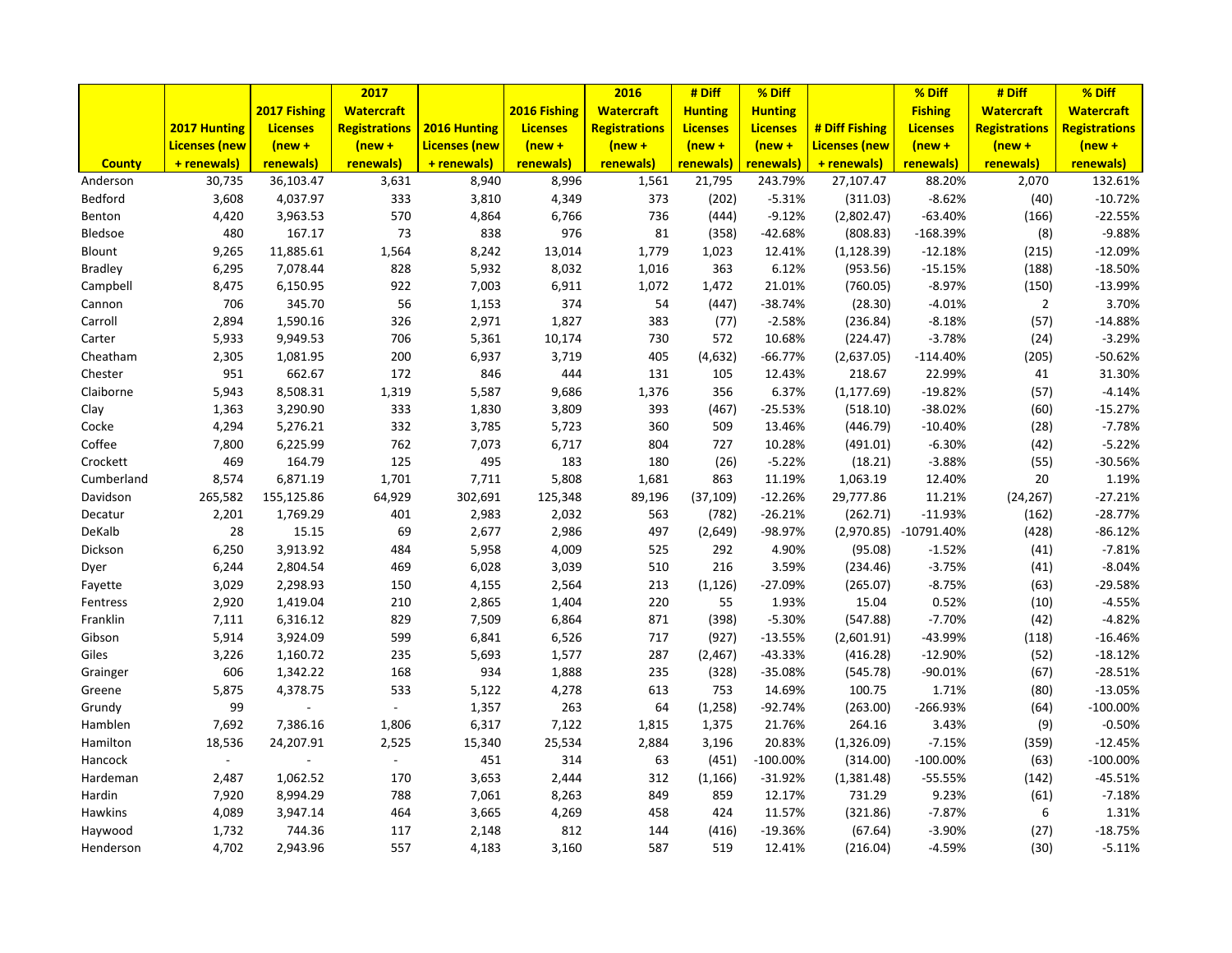| Henry      | 8,019  | 10,278.84 | 1,256  | 7,787  | 11,314 | 1,386 | 232     | 2.98%     | (1,035.16)  | $-12.91%$  | (130)  | $-9.38%$  |
|------------|--------|-----------|--------|--------|--------|-------|---------|-----------|-------------|------------|--------|-----------|
| Hickman    | 718    | 612.90    | 76     | 1,141  | 737    | 106   | (423)   | $-37.08%$ | (124.10)    | $-17.29%$  | (30)   | $-28.30%$ |
| Houston    | 1,337  | 938.64    | 163    | 1,761  | 965    | 220   | (424)   | $-24.10%$ | (26.36)     | $-1.97%$   | (57)   | $-25.91%$ |
| Humphreys  | 3,719  | 3,079.21  | 582    | 4,303  | 3,583  | 601   | (584)   | $-13.57%$ | (503.79)    | $-13.55%$  | (19)   | $-3.16%$  |
| Jackson    | 420    | 330.01    | 46     | 1,198  | 405    | 50    | (778)   | $-64.93%$ | (74.99)     | $-17.85%$  | (4)    | $-8.00%$  |
| Jefferson  | 5,068  | 7,387.73  | 1,133  | 4,416  | 8,255  | 1,201 | 652     | 14.77%    | (867.27)    | $-17.11%$  | (68)   | $-5.66%$  |
| Johnson    | 1,378  | 1,527.73  | 161    | 1,567  | 1,553  | 191   | (189)   | $-12.07%$ | (25.27)     | $-1.83%$   | (30)   | $-15.71%$ |
| Knox       | 27,384 | 20,458.35 | 4,067  | 22,731 | 22,098 | 4,576 | 4,653   | 20.47%    | (1,639.65)  | $-5.99%$   | (509)  | $-11.12%$ |
| Lake       | 4,885  | 7,629.40  | 122    | 6,776  | 13,279 | 152   | (1,891) | $-27.91%$ | (5,649.60)  | $-115.66%$ | (30)   | $-19.74%$ |
| Lauderdale | 2,384  | 1,425.21  | 262    | 3,090  | 1,631  | 285   | (706)   | $-22.85%$ | (205.79)    | $-8.63%$   | (23)   | $-8.07%$  |
| Lawrence   | 8,134  | 7,070.82  | 592    | 7,889  | 4,129  | 554   | 245     | 3.10%     | 2,941.82    | 36.17%     | 38     | 6.86%     |
| Lewis      | 3,020  | 1,713.78  | 227    | 2,677  | 1,795  | 212   | 343     | 12.82%    | (81.22)     | $-2.69%$   | 15     | 7.08%     |
| Lincoln    | 4,859  | 2,175.69  | 275    | 4,160  | 2,339  | 317   | 699     | 16.81%    | (163.31)    | $-3.36%$   | (42)   | $-13.25%$ |
| Loudon     | 4,409  | 5,383.98  | 1,047  | 3,806  | 5,589  | 1,106 | 603     | 15.84%    | (205.02)    | $-4.65%$   | (59)   | $-5.33%$  |
| Macon      | 3,405  | 2,010.36  | 280    | 2,899  | 1,890  | 343   | 506     | 17.46%    | 120.56      | 3.54%      | (63)   | $-18.37%$ |
| Madison    | 16,470 | 9,658.04  | 28,893 | 8,003  | 5,252  | 1,000 | 8,467   | 105.81%   | 4,405.79    | 26.75%     | 27,893 | 2789.30%  |
| Marion     | 4,767  | 5,440.57  | 406    | 4,421  | 5,869  | 409   | 346     | 7.83%     | (428.48)    | $-8.99%$   | (3)    | $-0.73%$  |
| Marshall   | 3,619  | 2,163.30  | 312    | 3,691  | 2,160  | 355   | (72)    | $-1.96%$  | 3.30        | 0.09%      | (43)   | $-12.11%$ |
| Maury      | 8,752  | 13,731.66 | 1,341  | 6,671  | 6,288  | 722   | 2,081   | 31.20%    | 7,443.66    | 85.05%     | 619    | 85.73%    |
| McMinn     | 4,161  | 3,595.97  | 536    | 3,668  | 3,685  | 586   | 493     | 13.45%    | (88.93)     | $-2.14%$   | (50)   | $-8.53%$  |
| McNairy    | 3,374  | 1,681.00  | 219    | 3,525  | 2,204  | 310   | (151)   | $-4.29%$  | (522.75)    | $-15.49%$  | (91)   | $-29.35%$ |
| Meigs      | 1,195  | 2,128.24  | 155    | 3,081  | 3,680  | 351   | (1,886) | $-61.20%$ | (1,551.76)  | $-129.82%$ | (196)  | $-55.84%$ |
| Monroe     | 5,621  | 10,675.93 | 753    | 6,610  | 17,469 | 886   | (989)   | $-14.96%$ | (6,793.07)  | $-120.85%$ | (133)  | $-15.01%$ |
| Montgomery | 14,926 | 12,610.71 | 1,139  | 14,500 | 13,954 | 1,332 | 426     | 2.93%     | (1,343.29)  | $-9.00%$   | (193)  | $-14.49%$ |
| Moore      | 106    | 67.63     | 20     | 250    | 167    | 40    | (144)   | $-57.40%$ | (99.38)     | $-93.31%$  | (20)   | $-50.00%$ |
| Morgan     | 939    | 568.05    | 137    | 1,461  | 646    | 162   | (522)   | $-35.74%$ | (77.95)     | $-8.30%$   | (25)   | $-15.43%$ |
| Obion      | 10,422 | 7,262.98  | 480    | 10,245 | 8,921  | 598   | 177     | 1.72%     | (1,658.02)  | $-15.91%$  | (118)  | $-19.73%$ |
| Overton    | 2,005  | 913.21    | 222    | 2,404  | 858    | 284   | (399)   | $-16.58%$ | 55.21       | 2.75%      | (62)   | $-21.83%$ |
| Perry      | 629    | 258.49    | 179    | 1,200  | 700    | 299   | (571)   | $-47.61%$ | (441.51)    | $-70.23%$  | (120)  | $-40.13%$ |
| Pickett    | 569    | 2,288.43  | 261    | 885    | 4,480  | 401   | (316)   | $-35.66%$ | (2, 191.57) | -384.87%   | (140)  | $-34.91%$ |
| Polk       | 1,949  | 3,696.06  | 176    | 1,839  | 4,180  | 189   | 110     | 5.97%     | (483.94)    | $-24.83%$  | (13)   | $-6.88%$  |
| Putnam     | 8,302  | 5,986.44  | 1,084  | 7,597  | 6,332  | 1,149 | 705     | 9.28%     | (345.56)    | $-4.16%$   | (65)   | $-5.66%$  |
| Rhea       | 3,932  | 4,134.27  | 669    | 3,527  | 4,077  | 674   | 405     | 11.47%    | 57.27       | 1.46%      | (5)    | $-0.74%$  |
| Roane      | 4,884  | 4,549.16  | 1,073  | 4,955  | 5,020  | 1,215 | (71)    | $-1.43%$  | (470.84)    | $-9.64%$   | (142)  | $-11.69%$ |
| Robertson  | 5,483  | 3,510.44  | 582    | 5,388  | 3,982  | 613   | 95      | 1.76%     | (471.56)    | $-8.60%$   | (31)   | $-5.06%$  |
| Rutherford | 16,188 | 13,697.90 | 1,475  | 13,660 | 14,901 | 1,710 | 2,528   | 18.51%    | (1,203.10)  | $-7.43%$   | (235)  | $-13.74%$ |
| Scott      | 4,245  | 1,648.37  | 176    | 4,275  | 1,833  | 233   | (30)    | $-0.69%$  | (184.63)    | $-4.35%$   | (57)   | $-24.46%$ |
| Sequatchie | 1,799  | 841.80    | 104    | 1,591  | 938    | 123   | 208     | 13.06%    | (96.20)     | $-5.35%$   | (19)   | $-15.45%$ |
| Sevier     | 7,582  | 22,827.28 | 902    | 6,378  | 27,324 | 1,013 | 1,204   | 18.88%    | (4,496.72)  | $-59.31%$  | (111)  | $-10.96%$ |
| Shelby     | 27,273 | 10,785.81 | 1,564  | 13,834 | 10,429 | 1,647 | 13,439  | 97.15%    | 356.81      | 1.31%      | (83)   | $-5.04%$  |
| Smith      | 2,991  | 3,111.51  | 345    | 3,002  | 2,951  | 349   | (11)    | $-0.37%$  | 160.51      | 5.37%      | (4)    | $-1.15%$  |
| Stewart    | 4,639  | 5,361.80  | 404    | 4,865  | 5,608  | 446   | (226)   | $-4.65%$  | (246.20)    | $-5.31%$   | (42)   | $-9.42%$  |
| Sullivan   | 13,256 | 18,809.27 | 1,909  | 12,504 | 20,269 | 2,183 | 752     | 6.01%     | (1,459.73)  | $-11.01\%$ | (274)  | $-12.55%$ |
| Sumner     | 8,537  | 7,855.27  | 1,359  | 7,847  | 8,427  | 1,637 | 690     | 8.79%     | (571.73)    | $-6.70%$   | (278)  | $-16.98%$ |